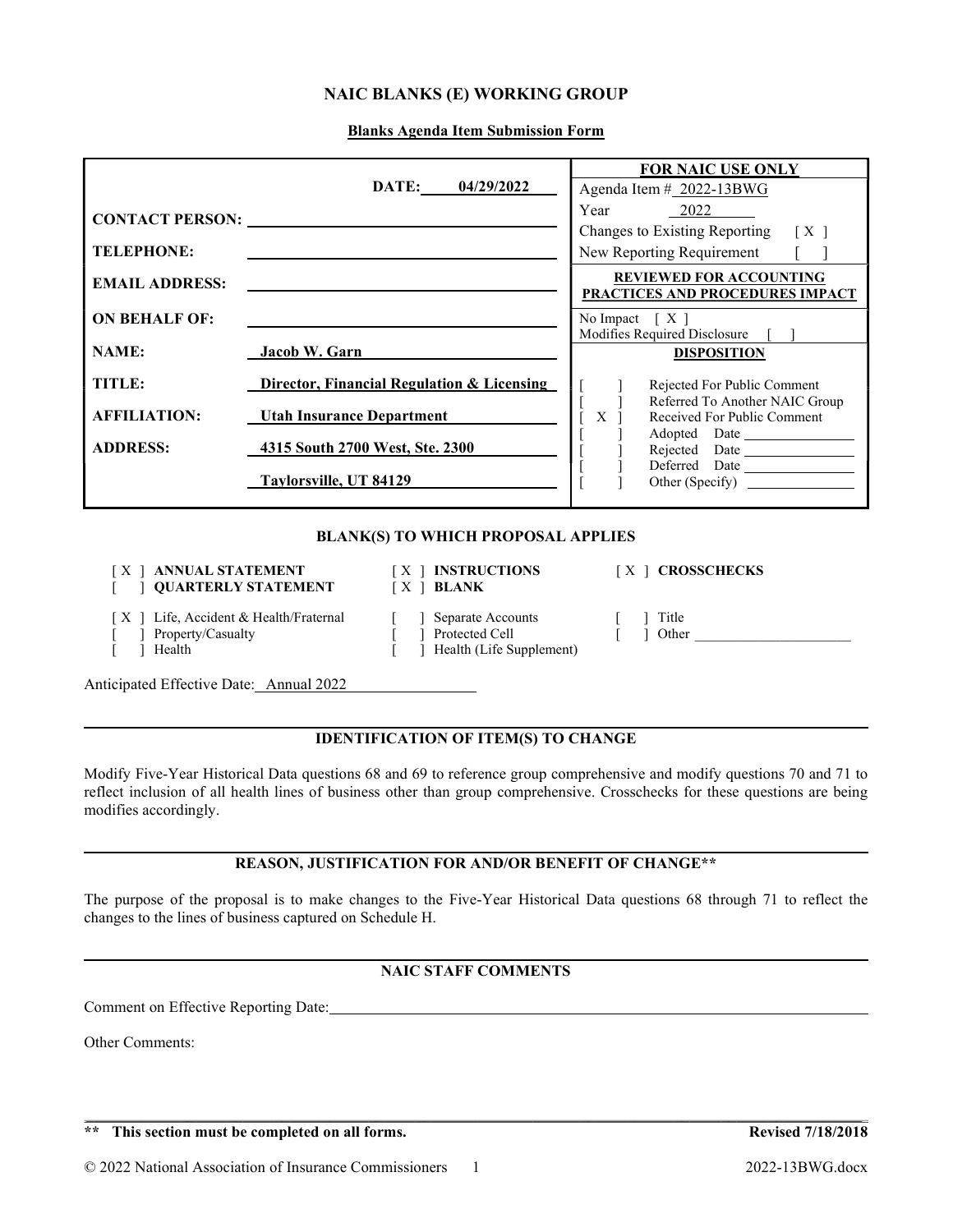#### ANNUAL STATEMENT INSTRUCTIONS – LIFE\FRATERNAL

# FIVE-YEAR HISTORICAL DATA

| <b>Detail Eliminated to Conserve Space</b>                                                               |  |  |  |  |  |
|----------------------------------------------------------------------------------------------------------|--|--|--|--|--|
| <b>A &amp; H Claim Reserve Adequacy</b>                                                                  |  |  |  |  |  |
| Line 68 - Incurred Losses on Prior Years' Claims - Group Comprehensive Health                            |  |  |  |  |  |
| 2022 through current year  Schedule H, Part 3, Line 3.1, Column 3                                        |  |  |  |  |  |
| Should be consistent with business reported on Schedule H, Part 3, Line<br>2022<br>3.1, Column 2 in 2021 |  |  |  |  |  |
| 2018 through 2021  Schedule H, Part 3, Line 3.1, Column 2                                                |  |  |  |  |  |
| Line 69 – Prior Years' Claim Liability and Reserve – Group Comprehensive Health                          |  |  |  |  |  |
| 2022 through current year  Schedule H, Part 3, Line 3.2, Column 3                                        |  |  |  |  |  |
| 3.2, Column 2 in 2021                                                                                    |  |  |  |  |  |
| 2018 through 2021  Schedule H, Part 3, Line 3.2, Column 2                                                |  |  |  |  |  |
| Line 70 - Incurred Losses on Prior Years' Claims - Health Other than Group Comprehensive                 |  |  |  |  |  |
| 2022 through current year  Schedule H, Part 3, Line 3.1, Column 1 less Column 3                          |  |  |  |  |  |
| 3.1, Column 1 less Column 2 in 2021                                                                      |  |  |  |  |  |
| 2018 through 2021  Schedule H, Part 3, Line 3.1, Column 1 less Column 2                                  |  |  |  |  |  |
| Line $71 -$ Prior Years' Claim Liability and Reserve – Health Other than Group Comprehensive             |  |  |  |  |  |
| <u> 2022 through current year  Schedule H, Part 3, Line 3.2, Column 1 less Column 3</u>                  |  |  |  |  |  |
| 3.2, Column 1 less Column 2 in 2021                                                                      |  |  |  |  |  |
| 2018 through 2021  Schedule H, Part 3, Line 3.2, Column 1 less Column 2                                  |  |  |  |  |  |
| <b>Detail Eliminated to Conserve Space</b>                                                               |  |  |  |  |  |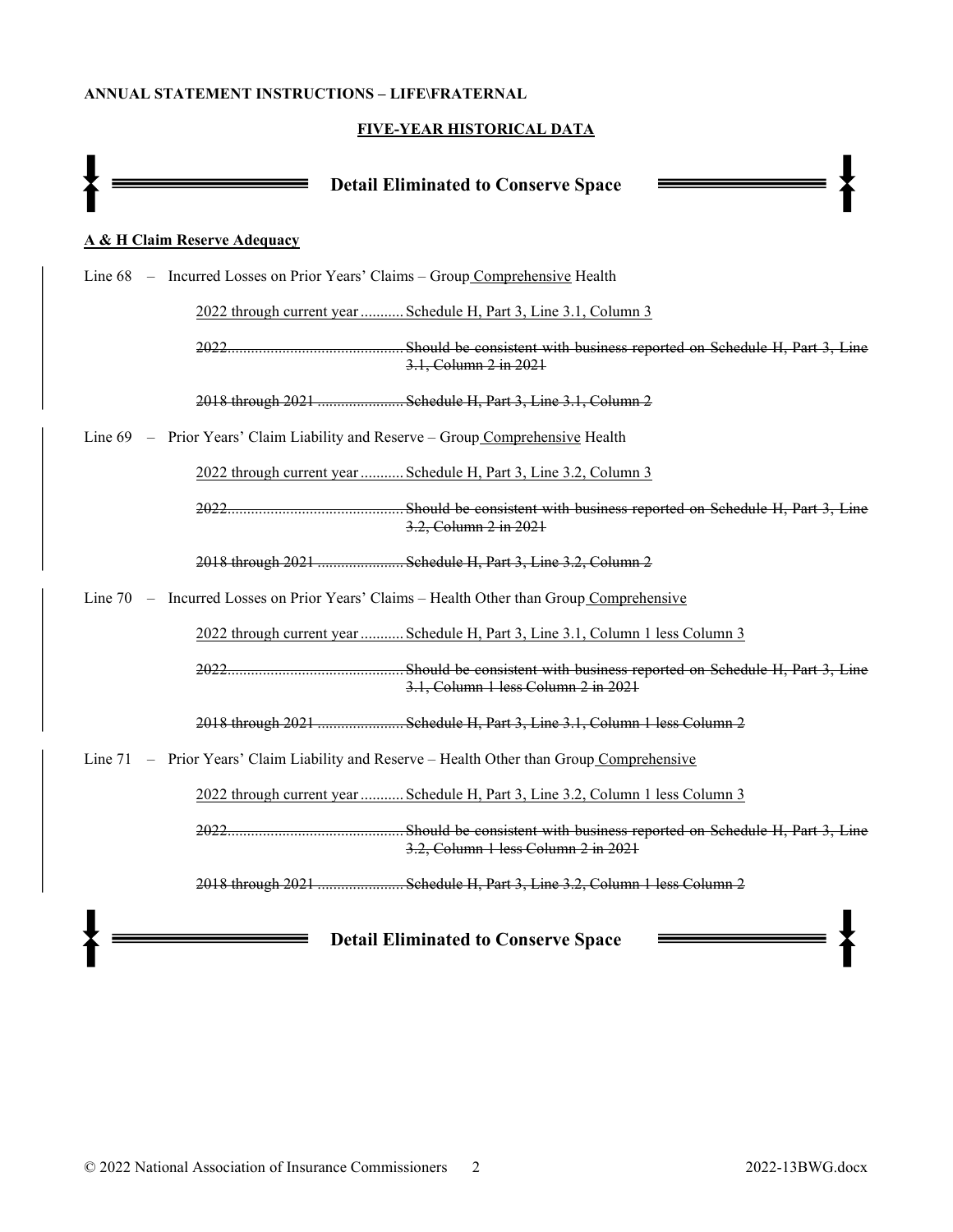#### ANNUAL STATEMENT BLANK – LIFE\FRATERNAL

# FIVE–YEAR HISTORICAL DATA

(Continued)

|                                                                                                                                                                                                    | 2023 | 2022 | 2021 | 2020 | 2019 |  |  |
|----------------------------------------------------------------------------------------------------------------------------------------------------------------------------------------------------|------|------|------|------|------|--|--|
| A & H Claim Reserve Adequacy                                                                                                                                                                       |      |      |      |      |      |  |  |
| Incurred losses on prior years' claims-group comprehensive health (Sch. H, Part 3, Line<br>68.<br>Prior years' claim liability and reserve-group comprehensive health (Sch. H, Part 3, Line<br>69. |      |      | XXX  | XXX  | XXX  |  |  |
| Incurred losses on prior years' claims-health other than group comprehensive (Sch. H, Part<br>70.                                                                                                  |      |      | XXX  | XXX  | XXX  |  |  |
|                                                                                                                                                                                                    |      |      | XXX  | XXX  | XXX  |  |  |
| Prior years' claim liability and reserve-health other than group comprehensive (Sch. H,<br>71.                                                                                                     |      |      | XXX  | XXX  | XX)  |  |  |
|                                                                                                                                                                                                    |      |      |      |      |      |  |  |
| <b>Detail Eliminated to Conserve Space</b>                                                                                                                                                         |      |      |      |      |      |  |  |

W:\QA\BlanksProposals\2022-13BWG.docx